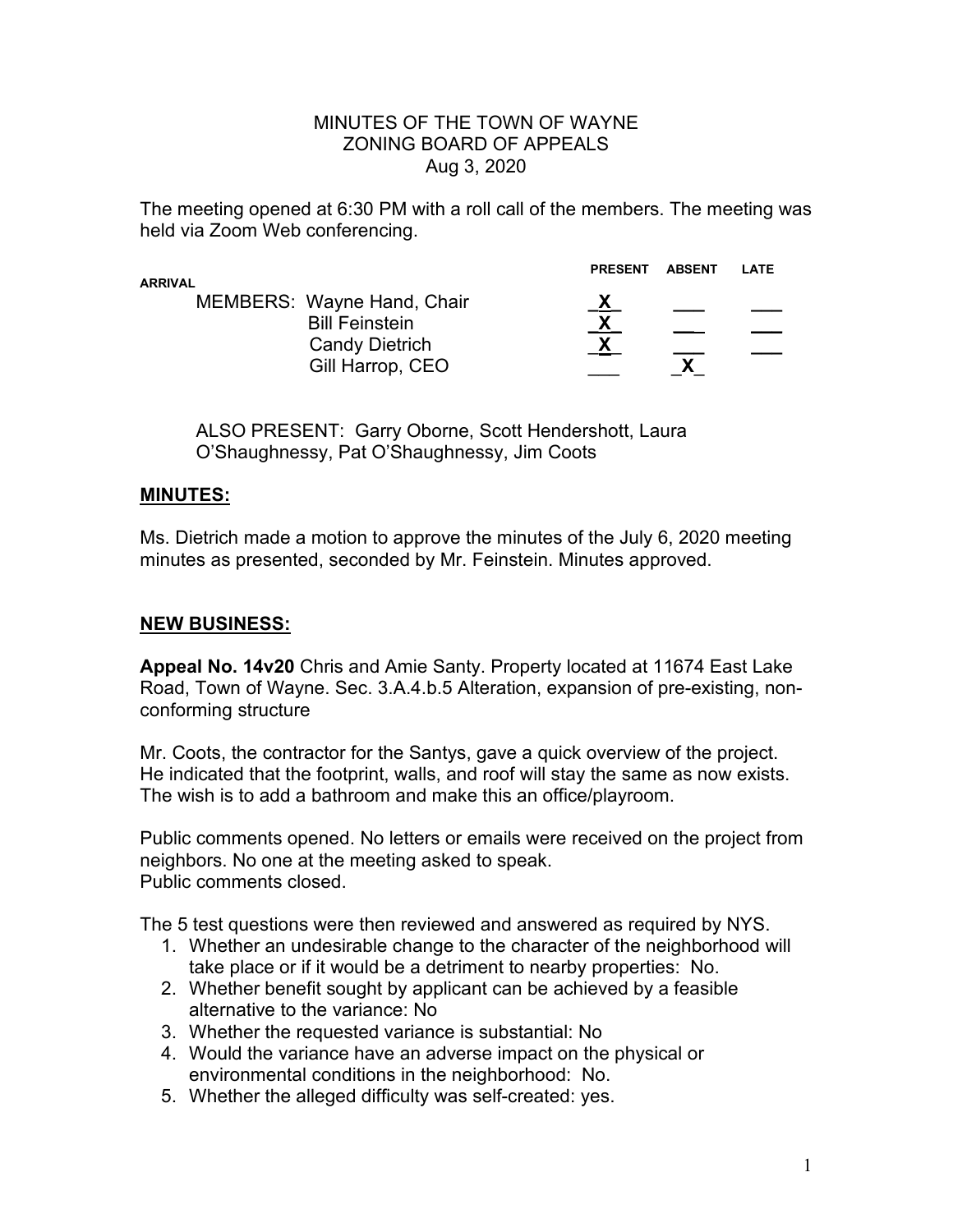Ms. Dietrich made a motion, seconded by Mr. Feinstein, to approve the alteration of the pre-existing, non-conforming structure according to the plans dated 6/20/2020.

The motion was unanimously approved.

**Appeal No. 15V20**: Gary Oborne. Property located at 9671 Back Street., Town of Wayne. Non-conforming structure Sec. 3.4.b.c fence exceeding 4 feet.

Mr. Oborne explained his desire to screen off parts of the industrial area recently subdivided from the house lot. his would require fences of 6 to 8 feet in height. Mr. Hand clarified the location and nomenclature for the various sections of the fence as labeled in the drawings #1, #2, and #3. Each section of fencing was to be considered separately. After much discussion between the board and Mr. Oborne the board felt they had a good grasped of the issues.

Public Comments Opened. No public comments or letters. Public Comments Closed.

The 5 test questions were then reviewed and answered as required by NYS.

- 1. Whether an undesirable change to the character of the neighborhood will take place or if it would be a detriment to nearby properties: No.
- 2. Whether benefit sought by applicant can be achieved by a feasible alternative to the variance: No
- 3. Whether the requested variance is substantial: No
- 4. Would the variance have an adverse impact on the physical or environmental conditions in the neighborhood: No.
- 5. Whether the alleged difficulty was self-created: yes.

Ms. Dietrich made a motion, seconded by Mr. Feinstein to approve the new fencing with the following considerations:

Construct a solid wood fences as indicated on the drawing submitted with the variance application, in 4 different locations. The north/south portion labeled priority # 1 does not need relief, due to being not located near the property boundary. For the east/west portion labeled priority # 1, 4 ft. of relief is granted to allow an 8 ft. high fence to be constructed spanning 98 ft. long, located inside the property line at least 5  $\frac{1}{2}$  ft. (~2/3rds the height)

- Fence labeled priority  $# 2$  is granted 2ft. of relief to allow a 6 ft. high fence to be constructed spanning 128 ft., located at least 4 ft. inside the property line.
- Fence labeled priority # 3 is granted 2 ft. of relief to allow a 6 ft. high fence to be constructed spanning 120 ft. located at least 4 ft. inside the property line.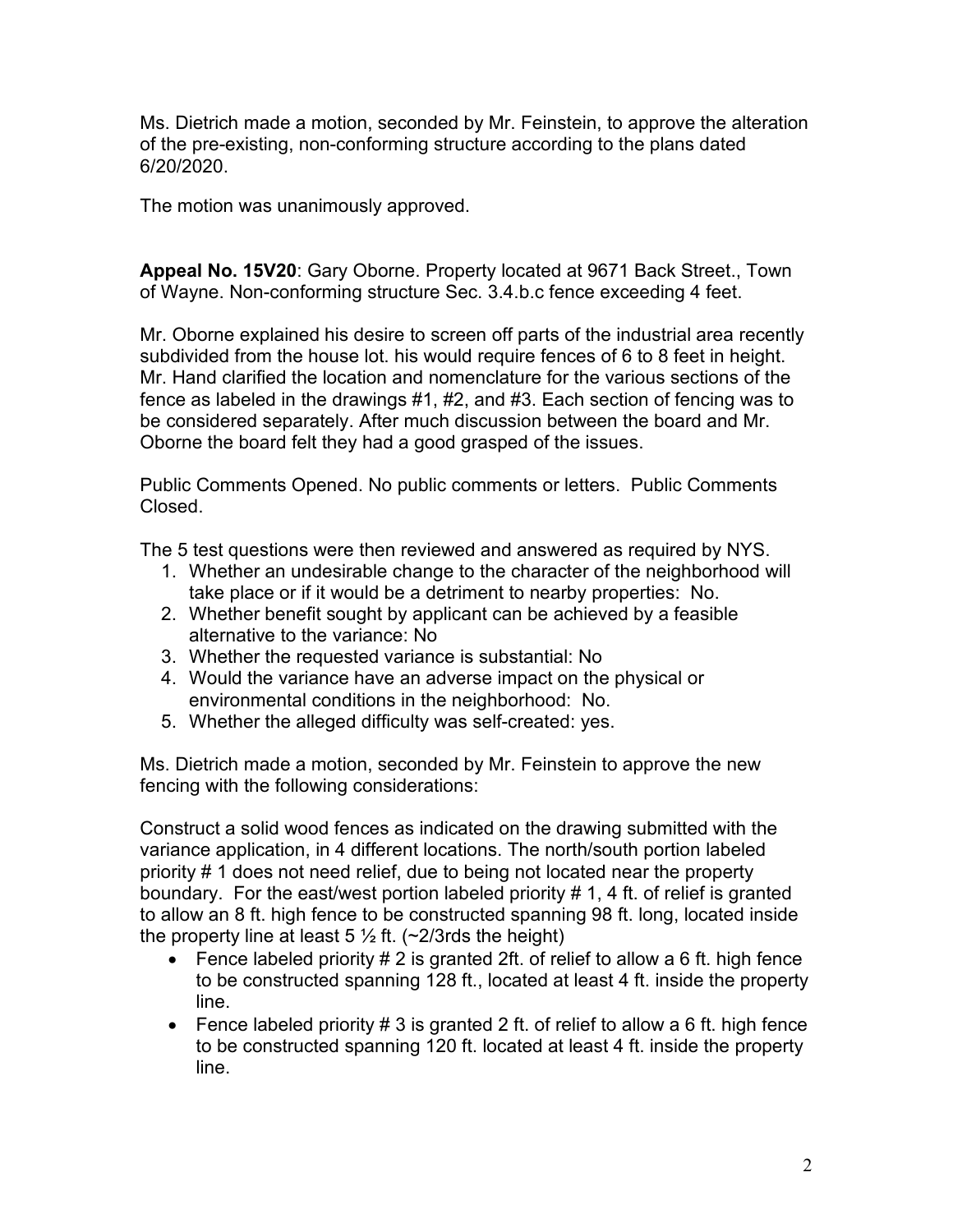• Construct all per the "CNC plot plan" submitted with the 6/23/20 variance application.

Motion was unanimously approved

**Appeal Number 16v20**: Pat and Laurie O'Shaughnessy. Property located at 9066 Carpenter Road, Town of Wayne. Non-conforming structure Sec. 3.A.4.b.5 Alteration, expansion of pre-existing, non-conforming structure.

Mr. Coots, the contractor for the project gave a quick overview of the planned expansion

Public Comments Opened. Mr. Hendershott, a neighbor, voiced his approval for the project. No other comments or letters. Public comments closed.

The 5 test questions were then reviewed and answered as required by NYS.

- 1. Whether an undesirable change to the character of the neighborhood will take place or if it would be a detriment to nearby properties: No.
- 2. Whether benefit sought by applicant can be achieved by a feasible alternative to the variance: No
- 3. Whether the requested variance is substantial: No
- 4. Would the variance have an adverse impact on the physical or environmental conditions in the neighborhood: No.
- 5. Whether the alleged difficulty was self-created: yes.

Candy made a motion to approve the expansion and alteration of a pre-existing nonconforming structure with the caveat that the build is according to plan submitted with building permit 055-20 on 7/21/2020. Mr. Feinstein seconded and the motion was unanimously approved.

## **Unfinished Business**

## **Finger Lakes Sunsets LLC**

Prior to the meeting Mr. Welch had provided the Zoning Board with documents substantiating that the NYSDEC had approved the building of the deck portion within their jurisdiction as did the New York State Office of General Services (NYSOGS) in response to a Joint Application Form (JAF) for the proposed project for new decking above high water.

"*Based on a review of the proposed activities, it has been determined that the activities do not require a permit from the NYSOGS. Please save this email as proof of determination by this office of "No Permit Required" since we will not be sending additional correspondence related to this determination*." (JAF email)